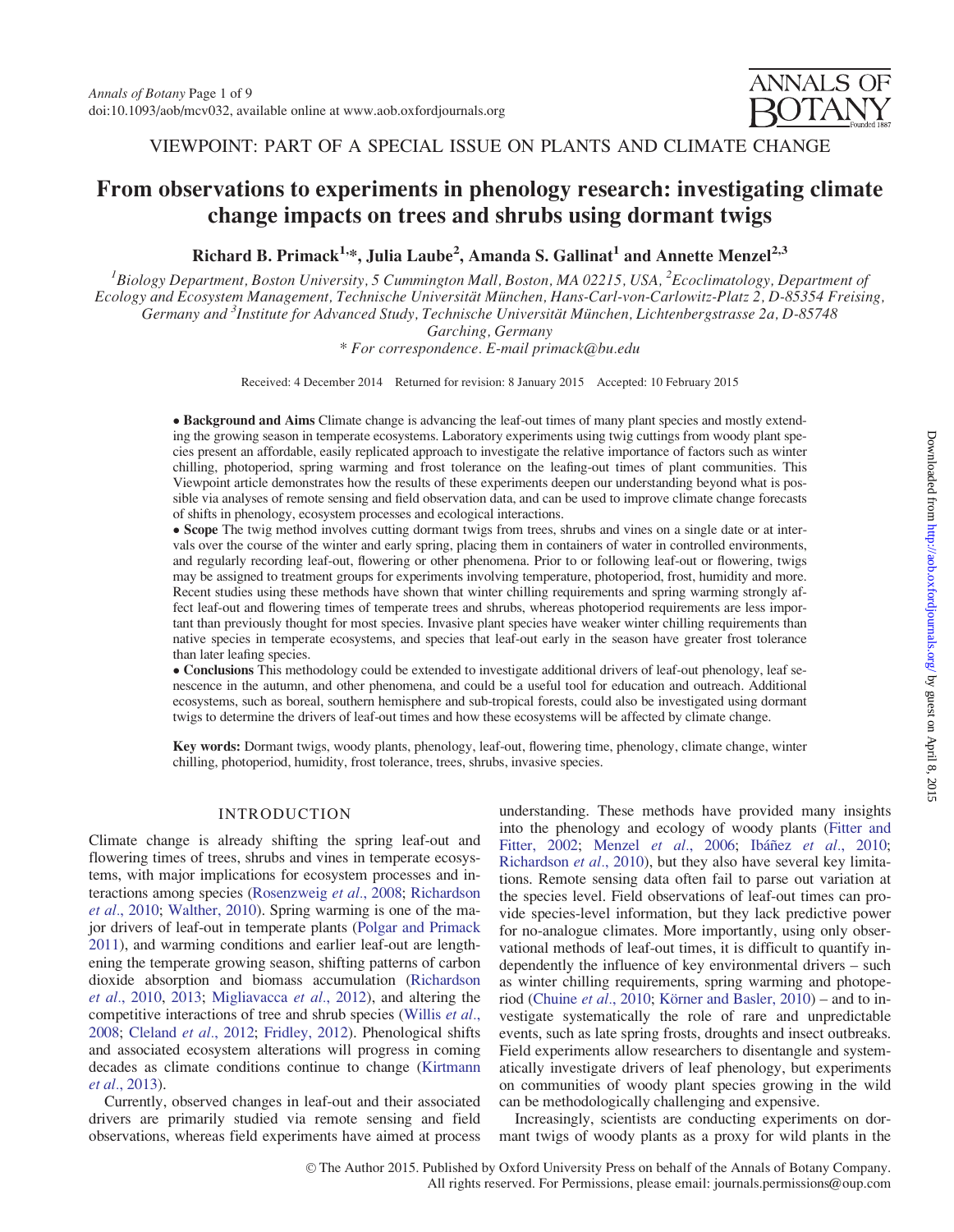field. Experiments using dormant twigs in the lab provide an alternative method for quantifying the environmental factors that affect leaf-out times, flowering times and other spring phenomena. This method is providing new insights into many of the processes that affect plant responses to climate change, such as winter chilling requirements, photoperiod requirements, spring warming requirements, humidity requirements and frost toler-ance [\(Miller-Rushing and Primack, 2008](#page-8-0); Basler and Körner, [2012;](#page-7-0) Lenz et al.[, 2013;](#page-8-0) Basler and Körner, 2014; [Dantec](#page-7-0) et al., [2014;](#page-7-0) Laube et al.[, 2014](#page-8-0)a, [b](#page-8-0); Polgar et al.[, 2014;](#page-8-0) [Vitasse and](#page-8-0) [Basler, 2014\)](#page-8-0). The use of dormant twigs provides unique opportunities for climate change and ecological research, and will probably expand in coming years. In this Viewpoint article, we review the ways in which twig experiments are presently being used, examine some benefits and challenges of this approach, and suggest some additional approaches that could provide new insights.

## THE TWIG METHOD: HISTORY AND PRACTICE

The twig method is not new – people have long cut twigs from woody plants and exposed them to warm temperatures to force leaf-out or flowering. For example, it was a folk Roman Catholic custom in Central Europe to cut dormant cherry twigs on 4 December (Saint Barbara's day), take them home and watch them flower at Christmas [\(Gulevich, 2003\)](#page-7-0). Today, the same principle of using twigs or cuttings is employed in horticulture [\(Balandier](#page-7-0) et al., 1993; Ruiz et al.[, 2007](#page-8-0); [Campoy](#page-7-0) et al., [2012;](#page-7-0) [Sønsteby and Heide, 2014](#page-8-0)) and ecology ([Heide, 1993](#page-8-0)a; [Miller-Rushing and Primack, 2008](#page-8-0); Basler and Körner, 2012, [2014;](#page-7-0) Laube et al.[, 2014](#page-8-0)a; Polgar et al.[, 2014\)](#page-8-0) to determine winter chilling requirements, obtain predictions for budburst and flowering dates or otherwise investigate twig and bud physiology or behaviour.

Methods can vary depending on the species, purpose of the study and facilities available. Twig cuttings of variable length (usually 10–30 cm) are brought indoors and put into tap water (Balser and Körner, 2012; Laube et al.[, 2014](#page-8-0)a; [Polgar](#page-8-0) et al., [2014\)](#page-8-0) or distilled water ([Heide, 1993](#page-8-0)a), at times with the addition of nutrients or sucrose (Ruiz et al.[, 2007](#page-8-0); [Campoy](#page-7-0) et al., [2012;](#page-7-0) [Sønsteby and Heide, 2014](#page-8-0)). Often disinfectants are used to clean the cut ends of the twigs (Basler and Körner, 2012, 2014; [Laube](#page-8-0) et al., 2014a). These twigs are placed in controlled conditions, such as laboratory conditions or growth chambers with artificial lights, and monitored until they leaf-out or reach the stage of interest [\(Fig. 1](#page-2-0)).

Recent studies have found that cut twigs develop similarly to those remaining on donor trees in the wild when exposed to similar conditions (Laube et al.[, 2014](#page-8-0)a; Polgar et al.[, 2014;](#page-8-0) [Sønsteby and Heide, 2014;](#page-8-0) [Vitasse and Basler, 2014](#page-8-0)), supporting the use of cut twigs as proxies for the behaviour of woody plants in the field. It remains unclear how differences in twig preparation and treatments influence experimental results. However, one-node cuttings develop differently from longer twigs and whole plants, and their use is discouraged ([Sønsteby](#page-8-0) [and Heide, 2014\)](#page-8-0). Methods that result in fungal growth, embolisms or otherwise alter water movement in the plants can also affect results. However, when done carefully, the results from twig experiments seem broadly robust; they reflect observations

in the wild and can aid predictions of phenological and other behaviours in future climate conditions (Laube et al.[, 2014](#page-8-0)a; Polgar *et al.*[, 2014\)](#page-8-0). For instance, models used to estimate the fulfilment of chilling requirements of fruit and nut trees are based in part on data from controlled twig experiments, and are used to predict future impacts of climate change [\(Luedeling,](#page-8-0) [2012](#page-8-0)).

# PRIMARY ENVIRONMENTAL DRIVERS OF LEAF-OUT PHENOLOGY

Twig experiments are well suited to investigate environmental factors that influence the leaf-out times of woody plants. Leafout times are widely considered to be controlled by a combination of winter chilling, photoperiod and spring warming ([Murray](#page-8-0) et al., 1989; [Heide, 1993](#page-8-0)a; [Chuine](#page-7-0) et al., 2010; Körner [and Basler, 2010;](#page-8-0) Hänninen and Tanino, 2011; [Polgar and](#page-8-0) [Primack, 2011](#page-8-0); [Way and Montgomery, 2014\)](#page-8-0). However, so far the evidence for this is based on a limited number of experiments and species (e.g. [Murray](#page-8-0) et al., 1989; [Heide, 1993](#page-8-0)a, [b](#page-8-0); [Caffarra and Donnelly, 2011](#page-7-0); [Taeger](#page-8-0) et al., 2015), combined with analyses of long-term observations (e.g. [Menzel](#page-8-0) et al., [2006](#page-8-0); Ibáñez et al., 2010; Yu et al.[, 2010\)](#page-8-0) and phenological models describing leaf-out [\(Chuine, 2000;](#page-7-0) Morin et al.[, 2009](#page-8-0); Blümel and Chmielewski, 2012; Olsson and Jönsson, 2014). Additionally, the magnitude and nature of phenological responses to environmental conditions, such as warming spring temperatures and reduced winter chilling, are known to vary substantially from species to species, and we currently lack information on the responses of most species.

Three recent experiments (Basler and Körner, 2012; [Laube](#page-8-0) et al.[, 2014](#page-8-0)a; [Polgar](#page-8-0) et al., 2014) highlight the potential value of twig experiments for leaf-out studies; they used dormant twigs, clipped from wild temperate woody plants during the winter and warmed in laboratory conditions, to investigate species-specific leaf-out requirements. These studies investigated dozens of tree, shrub and vine species, and found that the extent of spring warming strongly affected leaf-out phenology in all species studied. In contrast, the influence of winter chilling was highly variable among species, and photoperiod affected only a limited number of species. These three experiments were successful at isolating the roles of various factors and comparing large numbers of species in a manner previous studies had not accomplished.

Specifically, these three studies demonstrated that 34 out of the 36 species tested in Germany had winter chilling requirements (Laube *et al.*[, 2014](#page-8-0)*a*), as did the majority of species tested in North America (Polgar et al.[, 2014](#page-8-0)). Photoperiod influenced leaf-out times for five of 14 native species in Europe (Basler and Körner, 2012) and one of 17 species in North America [\(Polgar](#page-8-0) et al., 2014) [\(Fig. 1A](#page-2-0)). In Germany, an experiment of both winter chilling and photoperiod revealed that 12 of 36 species responded to photoperiod; however, even in those 12 species photoperiod had only a minor effect on leaf-out time, and was not significant once winter chilling requirements had been met (Laube et al.[, 2014](#page-8-0)a) [\(Fig. 1](#page-2-0)B). Although the twig method has only been used in a handful of studies investigating the ecological drivers of leaf-out times, it has already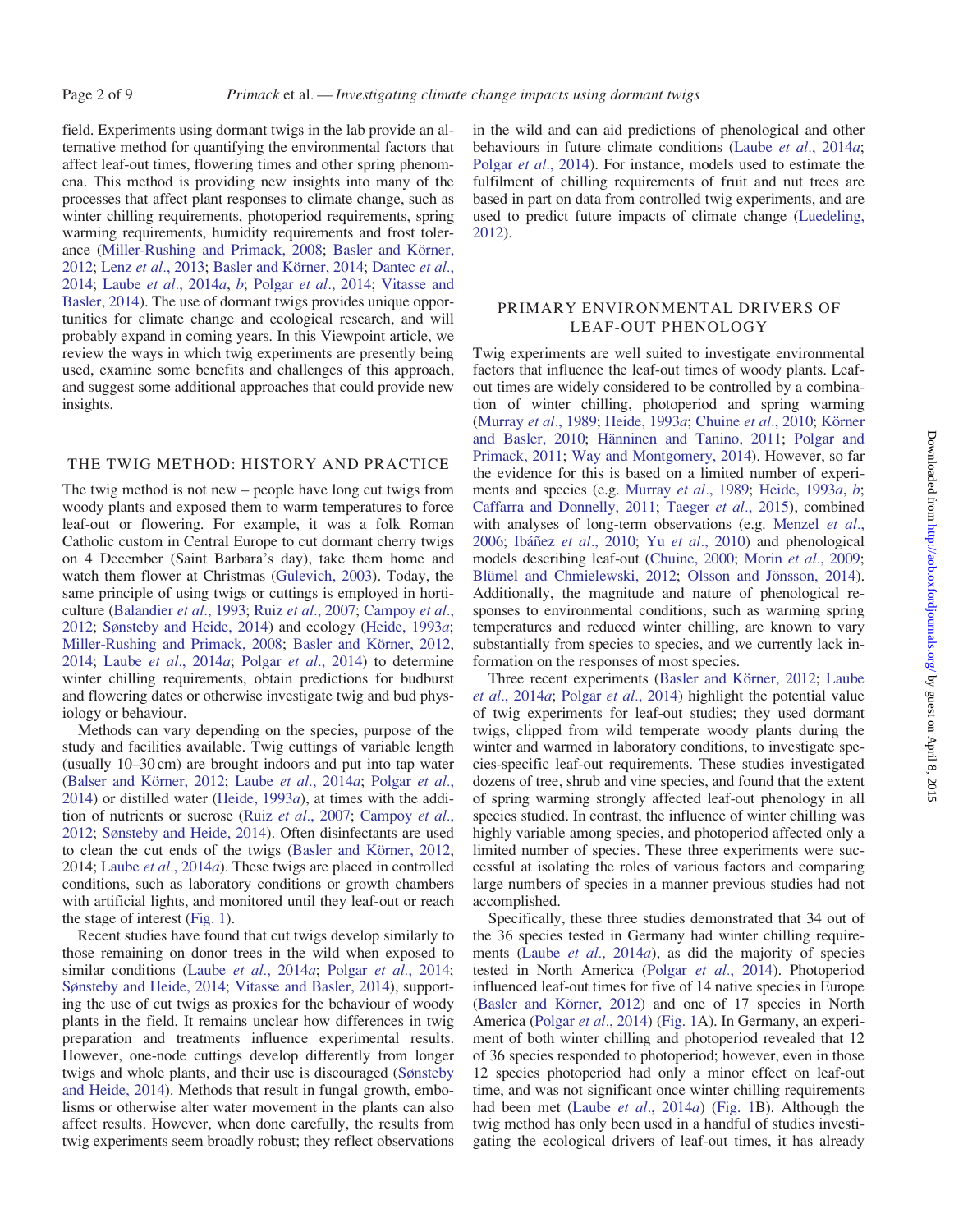<span id="page-2-0"></span>

FIG. 1. Examples of research projects using twig experiments; all photographs are of twigs sampled during winter and then monitored for leaf-out and flowering. (A) Beech (Fagus grandifolia) twigs kept in ambient (left) and extended (right) daylength (demonstrating that twigs can be used to study the influence of photoperiod on leaf-out). (B) A diversity of twigs exposed to a common set of conditions to investigate species differences in winter chilling requirements. (C) Flowering twig of locust (Robinia pseudoacacia) (flowering in the lab during a leaf-out study, demonstrating that twigs can be used to study flowering). (D) Pollen release in a twig of an evergreen mountain pine (Pinus nigra) (demonstrating the ability to study reproductive phenology and pollen amount or allergen content with twigs). (Photographs by J. Laube and R. Primack.)

proven to be a simple and effective approach for disentangling multiple drivers and studying many species simultaneously.

Despite these successful experiments, investigators should be concerned about how the results of twig experiments are affected by variations in the experimental treatments. Each of four recent experimental studies that investigated the primary drivers of leaf-out phenology (Basler and Körner, 2012; [Dantec](#page-7-0) et al[., 2014;](#page-7-0) Laube et al.[, 2014](#page-8-0)a; Polgar et al.[, 2014\)](#page-8-0) used different combinations of daylength and temperature, different observation frequency and different methods of calculating growing degree days [\(Table 1](#page-3-0)). Direct comparison of the results is not possible for most pairs of studies due to the use of different species. However, the studies by Basler and Körner (2012) and Laube et al. [\(2014a\)](#page-8-0) had 11 species in common and a highly significant positive correlation in the growing degree days of spring warming required for leaf-out among the species (Spearman rank correlation rho  $= 0.72$ ). At the species level, both studies found that Larix decidua had the lowest requirement for growing degree days, and that Fraxinus excelsior had the highest requirement. This comparison of two studies in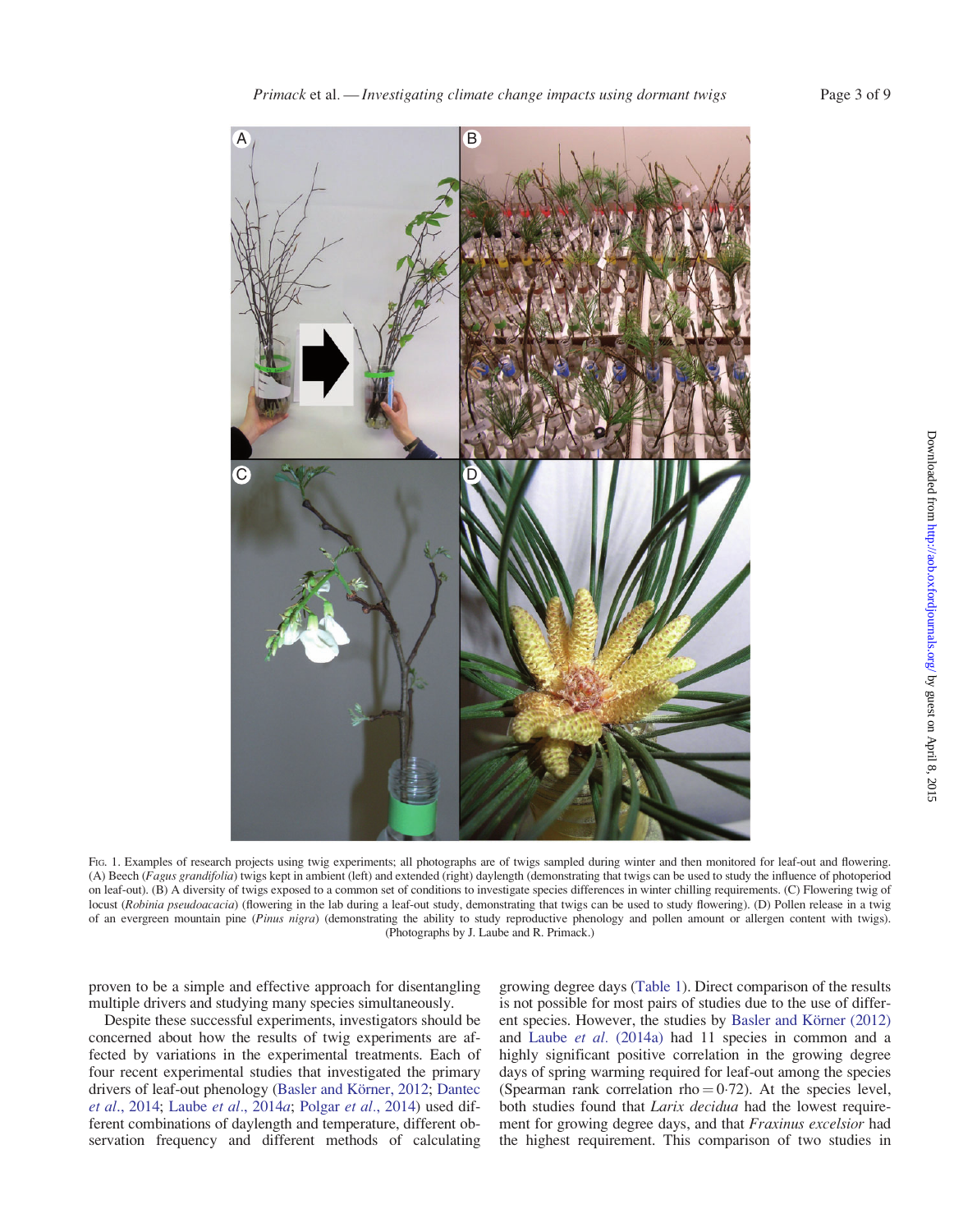<span id="page-3-0"></span>

| TABLE 1. Experimental procedures of four recent studies using dormant twigs from woody plants to investigate leaf-out requirements |  |                                                                                                 |  |  |  |  |
|------------------------------------------------------------------------------------------------------------------------------------|--|-------------------------------------------------------------------------------------------------|--|--|--|--|
|                                                                                                                                    |  | <i>(Basler and Körner, 2012, Dantec et al., 2014, Laube et al., 2014a, Polgar et al., 2014)</i> |  |  |  |  |

| Study  | Light treatments<br>(daylength)              | Temperature treatments<br>(night/day)                                   | Observation<br>frequency | Development<br>stage | Base temperature<br>used for GDD<br>calculation | Chilling days<br>prior to<br>experiment | <b>Species</b><br>groups used |
|--------|----------------------------------------------|-------------------------------------------------------------------------|--------------------------|----------------------|-------------------------------------------------|-----------------------------------------|-------------------------------|
| Polgar | Constant: 14h                                | Constant: $22/22$ °C                                                    | per week                 | Leaf-out             | $5^{\circ}C$                                    | 114                                     | Shrubs, trees<br>and vines    |
| Dantec | Constant: 16h                                | Constant: $25/25$ °C                                                    | 3 per week               | <b>Budburst</b>      | 5 and $10^{\circ}$ C                            | 100                                     | Trees                         |
| Basler | Increasing: $9.5$ to<br>12 h, and 11 to 14 h | Increasing: 5 to 10 $^{\circ}$ C;<br>night/day difference $5^{\circ}$ C | 3 per week               | <b>Budburst</b>      | $0^{\circ}C$                                    | $92 - 119$                              | Trees                         |
| Laube  | Constant: $8$ , 12 and 16 h                  | Increasing: 7 to $27.5$ °C;<br>night/day difference $5^{\circ}$ C       | 3 per week               | <b>Budburst</b>      | $0^{\circ}C$                                    | $33 - 110$                              | Shrubs and trees              |

The studies differed in the number of chilling days experienced by twigs prior to collection, exposed twigs to different light and temperature treatments in the laboratory, had different frequencies of observations, monitored different stages of leaf-out and used different formulas to calculate the growing degrees (GDD) required in order for twigs to leaf out.

which twigs were exposed to different temperature and photoperiod conditions suggests that the use of twigs is fairly robust to variations in the experimental treatment.

## INVESTIGATING FLOWERING TIMES

Apart from leaf-out studies, twig experiments have also been used to investigate the environmental drivers of flowering times (and pollen release in the case of gymnosperms) in temperate trees. For example, studies have used twigs to investigate flowering times in birches [\(Miller-Rushing and Primack, 2008](#page-8-0)) and the early stages of flower bud development of apricots (Ruiz et al.[, 2007;](#page-8-0) [Campoy](#page-7-0) et al., 2012). The same factors that affect the breaking of dormancy of leaf-out similarly affect the breaking of dormancy of flower buds [\(Campoy](#page-7-0) et al., 2011). Therefore, twig experiments can be used to study the role of temperature, light, frost and other factors in influencing flowering times of woody plants [\(Fig. 1](#page-2-0)C, D). This has special economic and cultural significance for ornamental plants, such as the blossoming of Japanese cherry trees, and for fruit trees in which earlier flowering results in earlier fruit set.

For species that are major contributors to pollen allergies, such as pines, oaks, poplars, hazels and birches, twig experiments can be used to investigate the climatic factors that contribute to the date of pollen release. For example, a study using dormant birch twigs showed that species release pollen earlier in warmer temperatures [\(Miller-Rushing and Primack, 2008\)](#page-8-0). The study also showed that species vary in their responses – species with higher water content in the catkins release pollen later in the spring. Such studies on pollen release from catkins of spring-flowering, wind-pollinated tree species have practical value in predicting the allergy season, with significant public health consequences. Seasonal timing, population differences or other environmental factors, such as ozone, that influence major pollen allergens (Beck et al.[, 2013\)](#page-7-0), could be readily studied with twig experiments.

# HUMIDITY AND OTHER ENVIRONMENTAL DRIVERS

Winter chilling, photoperiod and spring warming are not the only factors that control leaf-out phenology. In a recent study (Laube et al.[, 2014](#page-8-0)b), twigs were used to investigate the

importance of air humidity in the leaf-out process. The study showed that high air humidity accelerates leaf-out phenology, suggesting that twigs and buds may take up moisture from the air during early spring development.

The study highlights the lack of physiological understanding of the spring leaf-out process of trees. While much of the current knowledge is based on correlative studies, the findings of the twig humidity experiment conducted by [Laube](#page-8-0) et al. [\(2014](#page-8-0)b) illustrate a weakness in resolving confounding environmental triggers, since absolute humidity is often positively correlated with temperature, i.e. warm air holds more moisture than cold air. Thus, earlier leaf-out times of woody plants in warmer conditions may actually be due, at least in part, to higher humidity rather than higher temperatures. Twig experiments present the opportunity to explore the role of other complex factors on leaf-out phenology, such as nutrient availability, temperature variability and the role of daytime vs. night-time temperatures.

# DIFFERENCES AMONG SPECIES ACCORDING TO ECOLOGICAL STRATEGY

Researchers using twig experiments have found that different groups of woody species, such as trees and shrubs, pioneer and climax species, and native and non-native invasive species can differ in their phenological responses to changes in climate (Basler and Körner, 2012; Laube et al.[, 2014](#page-8-0)a; [Polgar](#page-8-0) et al., [2014](#page-8-0)). Polgar et al. [\(2014\)](#page-8-0) found that across 43 species from a single community in North America, non-native invasive shrub species had lower winter chilling requirements and faster leafout than did native shrub and tree species ([Fig. 2\)](#page-4-0). In a study of 36 species from a single site in Germany, both pioneer and non-native invasive shrub and tree species showed lower chilling requirements and faster leaf-out than did native climax tree species (Laube et al.[, 2014](#page-8-0)a). A study in Switzerland [\(Basler](#page-7-0) and Körner, 2012) suggests that photoperiod effects, although minor, affect plants differently based on their ecological strategies; for 14 tree species in Switzerland in one chilling treatment, climax species responded more strongly to photoperiod than did pioneer species. The fact that these studies differed in methodology (Table 1) and species, but were each able to detect an ecological pattern, suggests that it would be worthwhile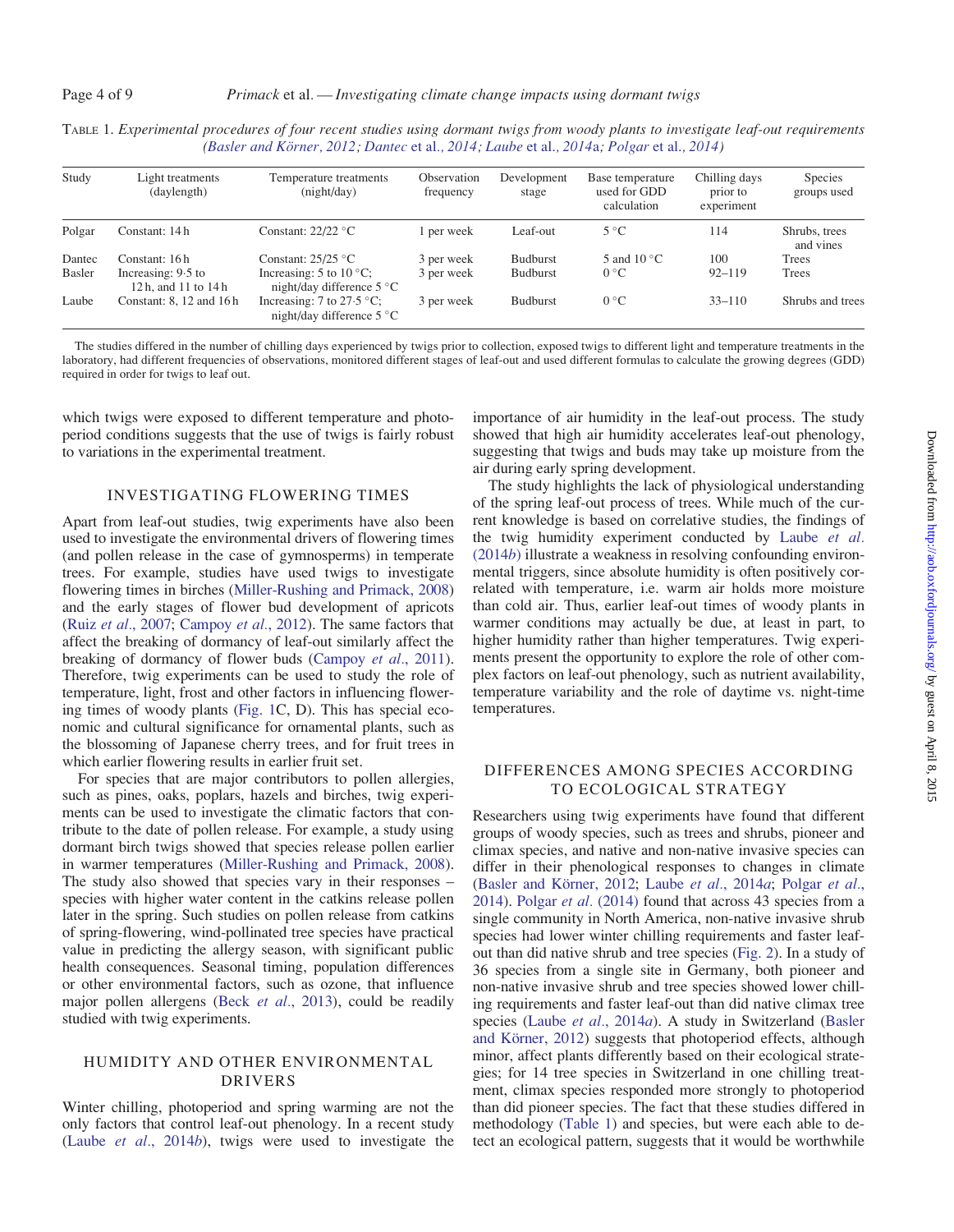<span id="page-4-0"></span>

FIG. 2. Twig experiments allow species differences in spring development to be easily communicated. In this case, twig experiments revealed that non-native invasive shrubs (right) on average leaf out earlier and have a lower winter chilling requirement than native trees (left), with native shrubs (middle) intermediate. (Photograph by A. Gallinat and R. Primack.)

to expand on these studies using a wider range of species and ecosystems.

# SEPARATING GENETIC AND ENVIRONMENTAL FACTORS

Twigs of different populations or provenances, as well as from across a species' range, have been examined under controlled conditions, with individuals from different elevations showing different photoperiod requirements (Basler and Körner, 2012) and different thermal requirements (Dantec et al[., 2014](#page-7-0)) for leaf-out. Thus, twig experiments can also be used to determine genetic differences in response to environmental drivers, i.e. genetic variation within and between populations or provenances. Twigs can also be used in reciprocal transplant experiments. Traditional reciprocal transplant experiments are used to investigate genetic and environmental contributions to observed population differences. These experiments are conducted by transplanting individual plants among different sites or gardens, which can limit the number of species and replicates in each study. However, the twig method could be used to test the same hypotheses as traditional reciprocal transplant experiments, by collecting twigs of the same species from multiple locations and exposing them to reciprocal field sites or to environmental treatments in the laboratory. For instance, twigs from different populations could be sampled and brought to different sites along an elevation gradient to study leaf-out times and other phenological characteristics. This would be both faster and less expensive than establishing long-term experimental gardens along altitudinal gradients. In such reciprocal transplant experiments, researchers should consider the clonal nature of the species under investigation, especially for shrub species, and the possibility of residual environmental effects of the source population that take more than one season to subside.

## INVESTIGATING FROST TOLERANCE

Twig experiments, field experiments and observational studies show that leaf-out and flowering are advancing with warmer spring temperatures, and that this phenomenon can increase the risk of frost damage to woody plants if a late frost occurs ([Inouye, 2008](#page-8-0); [Augspurger, 2013](#page-7-0); [Vitasse](#page-8-0) et al., 2014a). Frost damage to young leaves and flowers can affect both wild plants in natural habitats and economically important plants, such as fruit trees [\(Palonen and Buszard, 1997](#page-8-0)). Twig experiments offer a method for examining potential drivers of frost tolerance, and variation in frost tolerance among multiple species in the laboratory.

Studies have indicated that frost tolerance is genetically conserved and is frequently the limiting factor in the species ranges of fruit trees ([Palonen and Buszard, 1997](#page-8-0)). Still, relatively little is known about the relative frost tolerance of young leaves in wild woody species. In a recent study, Lenz et al. [\(2013\)](#page-8-0) used twigs to test the hypothesis that the earliest tree species to leaf-out in the spring are more frost tolerant than species that leaf-out later. They demonstrated that for eight deciduous tree species, the earliest species to leaf-out are the most frost tolerant (Lenz et al.[, 2013](#page-8-0)) [\(Fig. 3](#page-5-0)A). They also demonstrated that dormant twigs were far more frost tolerant than twigs undergoing leaf-out [\(Fig. 3](#page-5-0)B), and that variation in the age of the plants did not have significant effects on the degree of frost tolerance ([Vitasse](#page-8-0) et al., 2014b). The study by Lenz et al.  $(2013)$  also suggests that the visual inspection of frost damage is as effective as more elaborate biochemical and anatomical tests ([Fig. 3C](#page-5-0)), a result which greatly simplifies the experimental procedures needed to conduct frost studies (Lenz et al.[, 2013\)](#page-8-0).

Twig experiments can be used to advance our understanding of the drivers of frost tolerance in wild plants and to identify vulnerable species. For example, lower winter chilling requirements of invasive species, demonstrated by previous twig experiments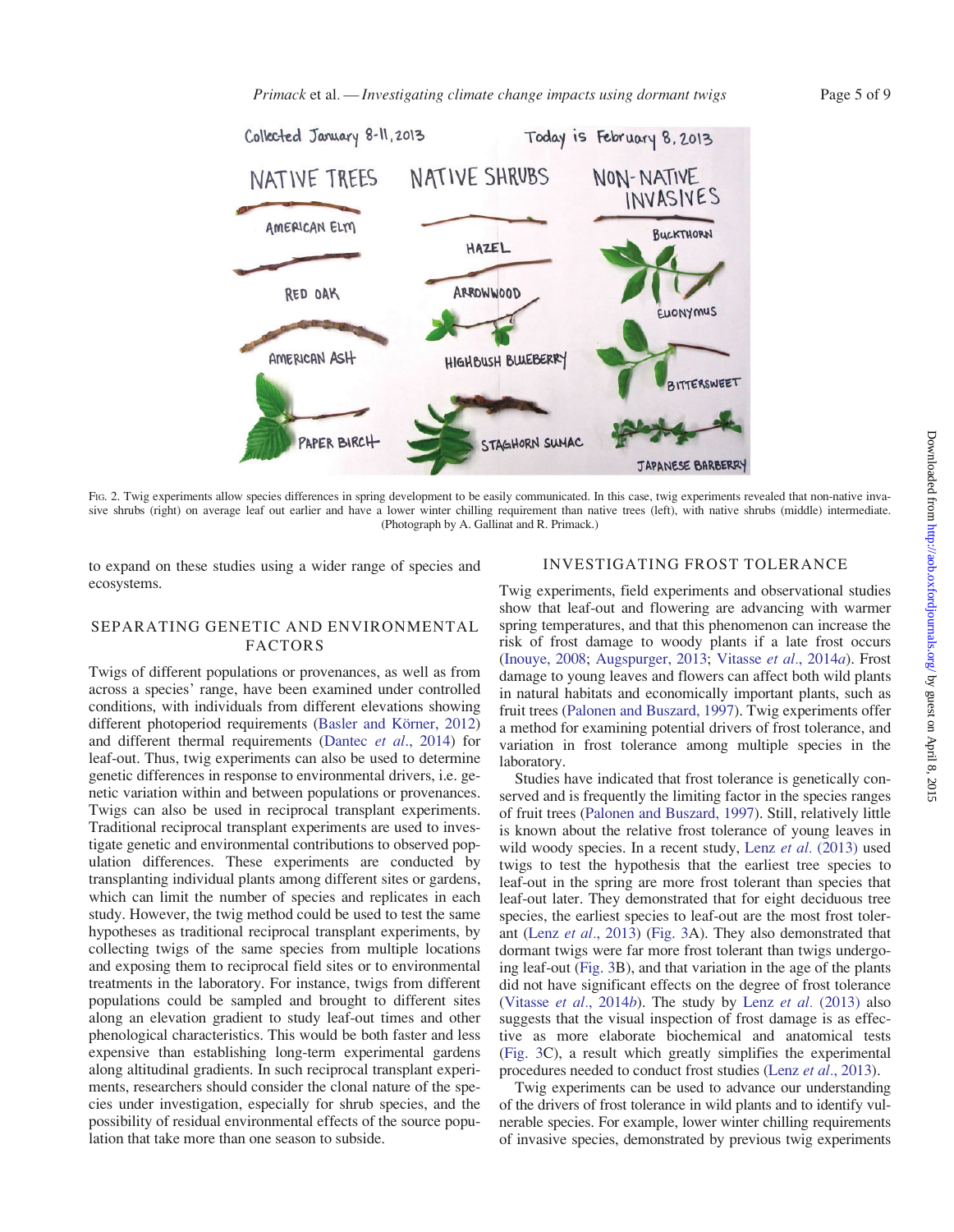<span id="page-5-0"></span>

FIG. 3. Freezing resistance during spring development using twigs. (A) Twig experiments show that tree species with later dates of budburst and leaf-out dates have lower frost tolerance (adapted from Lenz et al.[, 2013](#page-8-0)). Ap, Acer pseudoplatanus; Fe, Fraxinus excelsior; Fs, Fagus sylvatica; La, Laburnum alpinum; Pa, Prunus avium; Op, Quercus petraea; Sar, Sorbus aria; Sau, Sorbus aucuparia; y-axis: lethal temperatures (at which 50 % of the samples died). (B) Twig experiments are used to show a decrease in frost tolerance with successive stages of phenological development (adapted from Lenz et al.[, 2013](#page-8-0)). Stage: phenological development from 0 (no development) to 4 (leaf unfolding); y-axis: lethal temperatures (at which 50 % of the samples died). (C) Use of twigs to assess frost tolerance in multiflora rose (Rosa multiflora) using exposure to different frost temperatures: hard (–5 °C), medium (–3 °C), light (–1 °C) and control (5 °C). The amount of frost damage increases with lower temperatures. (Photograph by A. Gallinat.)

[\(Laube](#page-8-0) et al. 2014a; Polgar et al.[, 2014\)](#page-8-0), suggest that invasive species are at greater risk of encountering late frosts. Thus, information on the frost tolerance of invasive species is important to predict whether frost may limit their ability to invade an area or whether their frost tolerance could facilitate spread. Researchers can also use twig experiments to explore the molecular and anatomical mechanisms of frost tolerance, identify how frost tolerance is contributing to current range shifts, and examine interactions with other factors, such as exposure to sun and wind.

Twig experiments to determine the frost tolerance of flowers are particularly appropriate for investigations of early-flowering species grown for commercial fruit production, such as apples, pears, peaches, cherries and blueberries, and ornamental species grown for early flowering, such as forsythias, magnolias and redbuds. Commercial fruiting species are often selected for early flowering times in order to have earlier fruits for selling. However, it is currently unknown whether the selection for earlier flowering makes species more or less vulnerable to late frosts. While early-flowering species are more likely to be exposed to frost, Reig et al. [\(2013\)](#page-8-0) used the twig method on flowering peach stems to demonstrate that the earliest flowering cultivars are the most frost tolerant. The flowering times and frost tolerance of other species can be studied by monitoring flowering times of twigs in the lab and subjecting these flowering twigs to frost tolerance experiments similar to those which have been carried out on young leaves.

# ADVANTAGES AND DISADVANTAGES OF TWIG EXPERIMENTS

Twig experiments have the advantages of being simple and highly repeatable relative to experiments carried out under field conditions. Twigs can be brought into laboratory conditions where light, temperature and other environmental variables can be controlled, and unpredictable field conditions can be avoided. Several lines of evidence suggest that dormant twigs used in laboratory and field experiments are effective model systems for investigating the responses of adult plants ([Laube](#page-8-0) et al.[, 2014](#page-8-0)a; Polgar et al.[, 2014;](#page-8-0) [Sønsteby and Heide, 2014](#page-8-0); [Vitasse and Basler, 2014\)](#page-8-0). In addition, while seedlings and young plants may be easier to manipulate than adult plants, they often exhibit different phenological patterns ([Augspurger,](#page-7-0) [2008](#page-7-0); [Vitasse, 2013](#page-8-0); [Vitasse](#page-8-0) et al., 2014b), and so twigs taken from adult plants offer an easily manipulated alternative that is more reflective of adult plant phenology.

Because twigs can be gathered in large numbers, and their maintenance requires limited space, it is easy to have many samples or replicates and carry out frequent observations. It can be difficult and expensive to set up experiments with large numbers of rooted tree seedlings, and, as previously stated, they can show unwanted ontogenetic effects. Daily observations of large numbers of plants in the wild are often restricted by logistics.

Moreover, the development of standardized protocols using twigs is relatively easy, such as using a fixed set of temperatures, frost, light and humidity conditions, which could facilitate extensive international collaborations. As mentioned above, even when twigs are exposed to different sets of laboratory conditions, the key differences among species in their winter chilling requirements are still apparent. Because of their relative ease, twig experiments could promote phenological research in understudied ecosystems, such as southern hemisphere temperate forests, tropical deciduous and semi-deciduous forests, boreal forests and dry shrublands.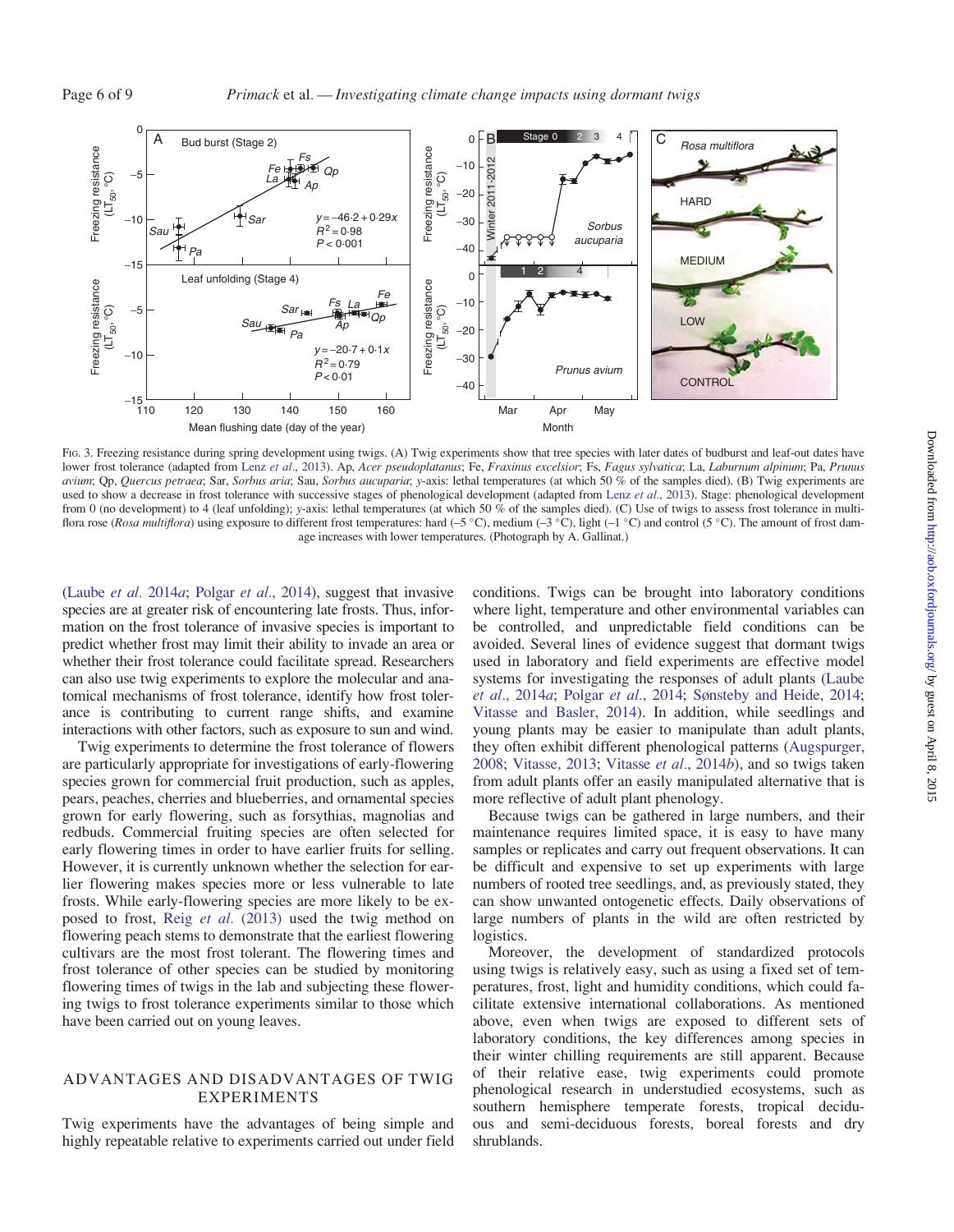There are also disadvantages to using twigs in the laboratory. For instance, a certain small percentage of plant species do not leaf-out well from twigs, perhaps due to damage to the xylem or phloem systems, especially when having long vessels, or increased chance of fungal infections and other disease affecting the developing tissues. A frequent problem in these experiments is fungal moulds growing on the stems in water; these fungi can be reduced and removed by weekly scrubbing, re-cutting the bottom of each stem, changing the water in the containers and through the use of chemical solutions. Insect outbreaks, from occasional dormant or developing insects brought in from the field on the twigs, can damage the tender young leaves and bud tissues. Also, sometimes the twigs and buds simply dry out and fail to leaf-out. However, our experience is that only a small number of species (<10 %), (e.g. Buddleja davidii, Lonicera subsessilis and Euonymus sieboldianus) are not appropriate for twig experiments. Further work is needed to determine if the success of using twigs can be increased by techniques to prevent embolisms (air bubbles) and blockages in the xylem, such as re-cutting twigs under water. Further research could also investigate whether problematic species share certain wood anatomical traits (such as ring porous stem anatomy or twig diameter), phylogenetic affinities or growth habits (such as the shrubs mentioned above).

Additionally, using twigs in laboratory conditions does not replicate factors affecting the root system, including soil conditions and snow cover (e.g. [Inouye, 2008;](#page-8-0) [Cornelius](#page-7-0) et al., [2013\)](#page-7-0); nor does it always replicate the fluctuating levels of temperature and light, and other aspects of microsite conditions in the field, depending on the sophistication of the laboratory conditions. Frost tolerance experiments in particular might be affected by environmental conditions, particularly if light levels are too low for adequate photosynthesis and sugar production prior to freezing ([Gusta and Wisniewski, 2013](#page-7-0)). High quality growth chambers can more accurately mimic field conditions of spring temperature, frost, humidity and the precise qualities of light, but on the other hand they can be costly to buy and maintain. However, simpler alternatives exist or can be built, and may be adequate for many studies. For example, various published winter chilling experiments have used both growth chambers and ordinary laboratory conditions with no substantial difference in the results [\(Laube](#page-8-0) et al. 2014a; [Polgar](#page-8-0) et al., [2014\)](#page-8-0), or have used a wide range of growing conditions already available for other purposes ([Miller-Rushing and Primack,](#page-8-0) [2008\)](#page-8-0). For frost tolerance experiments, one approach is to use fairly expensive scientific, programmable freezers or growth chambers, but it is also possible to achieve a suitable range of temperatures by modifying and re-programming commercial refrigerators and freezers (Lenz et al.[, 2013](#page-8-0)). In many temperate and boreal systems, snow cover often protects low-lying shrubs from frost damage and desiccation since it affects soil temperature and the depth of soil freezing. Combining frost tolerance experiments in the lab with field experiments that manipulate snow cover and depth for wild shrubs could be an effective approach in future climate change research.

Researchers using twig experiments need to be vigilant in detecting artefacts caused by the experimental process itself, and to be aware that the rates of response in the lab might be different from those in the field. In recent warming studies, for example, plants have been shown to have lower responses to experimental temperature variation than are indicated by long-term observations of wild plant populations [\(Wolkovich](#page-8-0) et al., [2012](#page-8-0)).

# CONCLUSIONS

Because of their numerous advantages, twig experiments can continue to advance our understanding of phenology in important ways.

#### Additional factors that may influence phenology

Many factors, such as nutrient status [\(Jochner](#page-8-0) et al., 2013), precipitation (Fu et al.[, 2014](#page-7-0)) and light quality [\(Linkosalo and](#page-8-0) [Lechowicz, 2006\)](#page-8-0), could influence spring leaf-out phenology, but their effects are understudied. Chief among these factors may be the influence of phylogeny, i.e. do closely related species tend to behave similarly? A few recent studies involving numerous species have found phylogenetic patterns in leaf-out and flowering times [\(Fridley, 2012](#page-7-0); Davies et al.[, 2013](#page-7-0); [Panchen](#page-8-0) *et al.*, 2014). Twig experiments could be used to extend these studies to determine if closely related species tend to share similar characteristics, such as photoperiod and winter chilling requirements.

#### **Interactions**

The flexibility and large sample sizes possible in twig experiments make them particularly attractive for studies investigating interactions among factors that influence phenology and among plant traits. For example, twig experiments that couple measurements of moisture content during dormancy and spring leaf-out with experimental frost treatments could deepen our knowledge of how tissue moisture, phenological development and frost tolerance interact. As another example, ecological chilling experiments in which twigs were collected from the wild on different dates have not separated out temperature and photoperiod factors; twigs cut earlier in winter had experienced both less chilling and shorter daylength than twigs cut in late winter with both more chilling and longer daylength. However, further improvements are easily possible with a combination of controlled dormancy treatments, as already used in the horticultural field, and controlled forcing and photoperiod conditions.

#### Test model assumptions, parameters and thresholds

Experiments in which twigs are exposed to a range of environmental conditions, especially factorial experiments, could significantly improve current models of leaf-out responses to climate change. Specifically, the somewhat arbitrary temperature thresholds for chilling or forcing and photoperiod requirements derived from model optimization routines [\(Kramer 1994](#page-8-0); Hänninen, 1995; [Richardson](#page-8-0) et al., 2006; [Linkosalo](#page-8-0) et al., [2008](#page-8-0); Blümel and Chmielewski, 2012; [Migliavacca](#page-8-0) et al., [2012](#page-8-0); Olsson and Jönsson, 2014) need thorough experimental testing for individual species. It is quite likely that many individual species have winter chilling requirements that are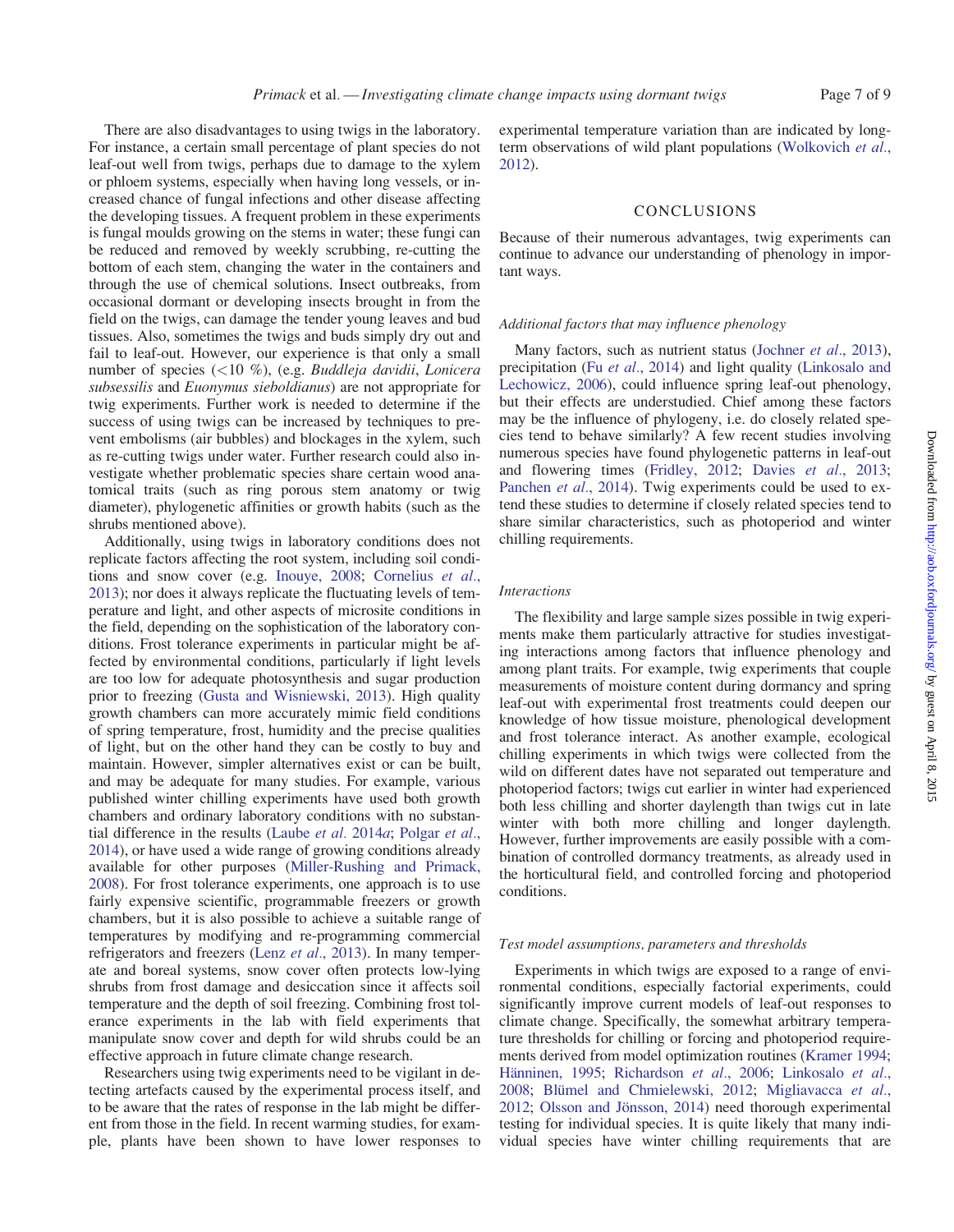<span id="page-7-0"></span>somewhat different from the standard models developed for a small number of fruit species, or show differing temperature thresholds and photoperiod requirements for the start of physiological processes.

### Other spring phenomena

The use of twig experiments could provide a method for examining other spring phenomena, such as the increasing photosynthetic activity of young leaves as they expand in size and mature, the effects of plant nutrient status and light levels on the physiological ecology of the leaves, the timing of production of secondary plant compounds within the leaf tissue, the related timing of herbivore damage on leaf tissue, and the shifting balance of plant hormones during development. For investigations of herbivore damage, leaves of different ages could be exposed to herbivores for short intervals of time to determine the effects of plant secondary compounds and leaf toughness on insect growth and feeding preference.

### Further possibilities

In addition, the use of twigs might have applications for investigating the effects of climate change on plants in other seasons of the year. In autumn especially, twig cuttings with a reduced number of leaves could potentially be used to investigate the effects of frost, temperature and photoperiod on leaf senescence and dormancy induction. Twigs collected in the winter could be exposed to brief warm periods, simulating the effects of unseasonable warm periods, then returned to the cold temperatures of winter, to investigate how more variable climatic conditions, or extreme events ([Jentsch](#page-8-0) et al.[, 2009](#page-8-0)), will affect the phenological development. However, it remains to be seen if such experiments will work in practice.

Lastly, twig experiments could be incorporated into environmental education, school science lessons and science fair projects related to climate change and plant science. Such experiments are valuable because twigs will leaf-out earlier or later in the range of temperatures and light environments found in school buildings and homes during the winter and early spring, demonstrating principles of species variability and the effects of environmental drivers on seasonal plant processes.

Dormant twigs provide a valuable and underutilized approach for investigating a wide range of topics relevant to climate change biology, ecosystem ecology, phenology research and plant physiological ecology. The most obvious next step is to expand the use of twig experiments to investigate how different facets of climate change impact the ecophysiology and leaf dynamics for a wide diversity of trees, shrubs and vine species, and across a range of ecosystems. In addition, experiments on frost tolerance and humidity requirements can be used to predict which species may benefit from a changing climate and which species may decline and become locally extinct. Information from these experiments can then be used to improve climate change forecasts of shifts in phenology, ecosystem processes and ecological interactions.

## ACKNOWLEDGEMENTS

We thank Abe Miller-Rushing, Libby Ellwood and two reviewers for comments on the manuscript. Funds to support this project came from a Humboldt Research Award (to R.B.P.), a National Science Foundation Graduate Research Fellowship (grant no. DGE-1247312 to A.S.G.) and the European Research Council under the European Union's Seventh Framework Programme (FP7/2007–2013)/ERC (grant agreement no. 282250) to J.L. and A.M.

## LITERATURE CITED

- Augspurger CK. 2008. Early spring leaf out enhances growth and survival of saplings in a temperate deciduous forest. Oecologia 156: 281–286.
- Augspurger CK. 2013. Reconstructing patterns of temperature, phenology, and frost damage over 124 years: spring damage risk is increasing. Ecology 94:  $41-50$
- Balandier P, Gendraud M, Rageau R, Bonhomme M, Richard JP, Parisot E. 1993. Bud break delay on single node cuttings and bud capacity for nucleotide accumulation as parameters for endodormancy and paradormancy in peachtrees in a tropical climate. Scientia Horticulturae  $55.249 - 261$
- Basler D, Körner C. 2012. Photoperiod sensitivity of bud burst in 14 temperate forest tree species. Agricultural and Forest Meteorology 165: 73–81.
- Basler D, Körner C. 2014. Photoperiod and temperature responses of bud swelling and bud burst in four temperate forest tree species. Tree Physiology 34: 377–388.
- Beck I, Jochner S, Gilles S, et al. 2013. High environmental ozone levels lead to enhanced allergenicity of birch pollen. PLoS One 8: e80147.
- Blümel K, Chmielewski F-M. 2012. Shortcomings of classical phenological forcing models and a way to overcome them. Agricultural and Forest Meteorology 164: 10–19.
- Caffarra A, Donnelly A. 2011. The ecological significance of phenology in four different tree species: effects of light and temperature on bud burst. International Journal of Biometeorology 55: 711–721.
- Campoy, JA, Ruiz D, Egea J. 2011. Dormancy in temperate fruit trees in a global warming context: a review. Scientia Horticulturae 130: 357–372.
- Campoy JA, Ruiz D, Allderman L, Cook N, Egea J. 2012. The fulfilment of chilling requirements and the adaptation of apricot (Prunus armeniaca L.) in warm winter climates: an approach in Murcia (Spain) and the Western Cape (South Africa). European Journal of Agronomy 37: 43–55.
- Chuine I. 2000. A unified model for budburst of trees. Journal of Theoretical Biology 207: 337–347.
- Chuine I, Morin I, Bugmann H. 2010. Warming, photoperiods, and tree phenology. Science 329: 277–278.
- Cleland EE, Allen JM, Dunne JA, et al. 2012. Phenological tracking enables positive species resposnes to climate change. Ecology 93: 1765–1771.
- Cornelius C, Leingaertner A, Hoiss B, Krauss J, Steffan-Dewenter, I, Menzel A. 2013. Phenological response of grassland species to manipulative snowmelt and drought along an altitudinal gradient. Journal of Experimental Botany 64: 241–251.
- Dantec CF, Vitasse Y, Bonhomme M, Louvet J-M, Kremer A, Delzon S. 2014. Chilling and heat requirements for leaf unfolding in European beech and sessile oak populations at the southern limit of their distribution range. International Journal of Biometeorology 58: 1853–1864.
- Davies T, Wolkovich EM, Kraft NJ, et al. 2013. Phylogenetic conservatism in plant phenology. Journal of Ecology 101: 1520–1530.
- Fitter AH, Fitter RSR. 2002. Rapid changes in flowering time in British plants. Science 296: 1689–1691.
- Fridley JD. 2012. Extended leaf phenology and the autumn niche in deciduous forest invasions. Nature 485: 359–362.
- Fu YH, Piao S, Zhao H, et al. 2014. Unexpected role of winter precipitation in determining heat requirement for spring vegetation green-up at northern middle and high latitudes. Global Change Biology 20: 3743–3755.
- Gulevich T. 2003. Encyclopedia of Christmas and New Year's celebrations, 2nd edn. Detroit: Omnigraphics.
- Gusta LV, Wisniewski M. 2013. Understanding plant cold hardiness: an opinion. Physiologia Plantarum 147: 4–14.